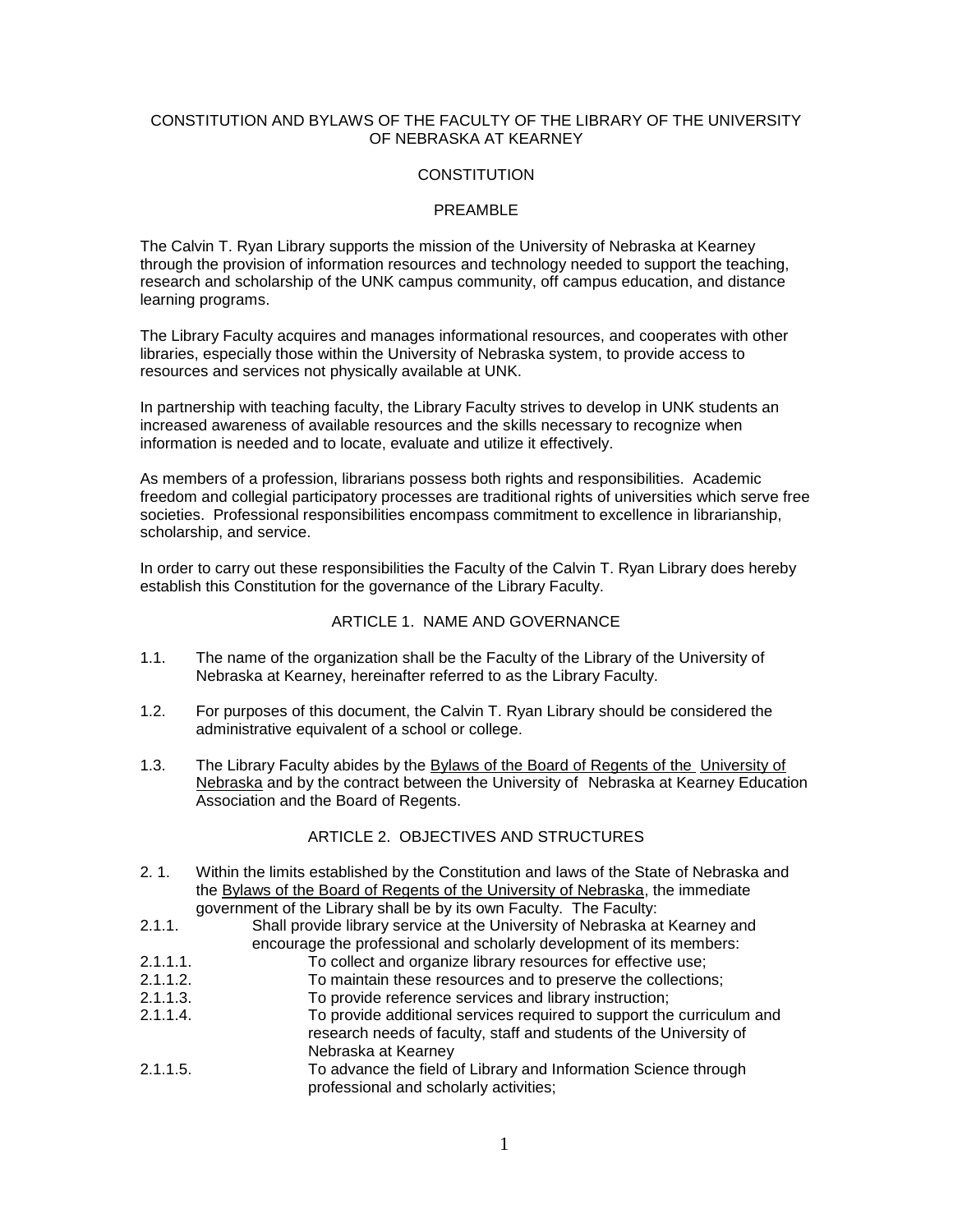- 2.1.2. Shall stand in an advisory relationship to the Dean of the Library. The role of the Faculty as a whole and through its committees is to counsel, recommend, and advise the Dean of the Library on matters of policy and program;
- 2.1.3. Shall adopt rules and regulations for the conduct of its business and approve or disapprove proposals for changes to the Constitution of the Faculty;
- 2.1.4. May establish committees for the conduct of Faculty business and assign functions and responsibilities to them;
- 2.1.5. Shall consider other business brought before it by the Dean, Faculty, Administrative or Faculty committees, and other persons.

# ARTICLE 3. OFFICE OF THE DEAN

- 3.1. Responsibilities. The Dean of the Library shall provide leadership and guidance to the Library; shall be the officer primarily charged with the administration of the Library; shall serve as intermediary between the Library and the University; shall be the presiding officer at meetings of the Library Faculty; and shall report to the Library Faculty at regular meetings on the status of the Library.
- 3.2. Selection of the Dean. Appointment of the Dean shall be recommended to the President and the Board of Regents by the Chancellor, following procedures specified in the Bylaws of the Board. When Library recommendations are made for membership on an advisory/search committee, the Faculty Affairs Advisory Committee (see 5.1.2) shall make such recommendations. At least every fifth anniversary of the appointment, the Faculty Affairs Advisory Committee shall make recommendations, based on input from the Library Faculty, to the Chancellor or designated representatives concerning the continued appointment of the Dean.
- 3.3. Other Library Administrator(s). Office(s) of other Library administrators shall be filled in the following manner: The Dean shall, after consultation with the Library Faculty, recommend to the Vice Chancellor for Academic and Student Affairs and the Chancellor her/his choice of other Library administrator(s).

## ARTICLE 4. LIBRARY FACULTY

- 4.1. Voting Membership. Voting membership shall consist of all Library Faculty subject to the collective bargaining agreement between the University of Nebraska at Kearney Education Association and the Board of Regents of the University of Nebraska.
- 4.2 Ex officio Membership. The Dean of the Library and such other persons as may be designated by the Library Faculty shall be ex officio members of the Library Faculty without vote.
- 4.3. Members of the Faculty shall be promoted and be granted continuous appointment in accordance with the Bylaws of the Board of Regents of the University of Nebraska*;*  University of Nebraska at Kearney Guidelines: Evaluation, Rank, Tenure and Personnel Files; University of Nebraska at Kearney, Calvin T. Ryan Library, Standards for Promotion in Rank and Tenure for Academic Appointees; University of Nebraska at Kearney, Calvin T. Ryan Library Procedures for Promotion Consideration for Academic Appointees; and University of Nebraska at Kearney, Calvin T. Ryan Library, Procedures for Tenure Consideration for Academic Appointees.
- 4.4 Meetings may be called by the Dean, by any Standing Committee, or by written request of a majority of the Faculty. The Dean will schedule, prepare an agenda for, and preside over these meetings. The agenda will be published at least five (5) working days in advance of each meeting. Minutes will be taken and distributed by voting members of the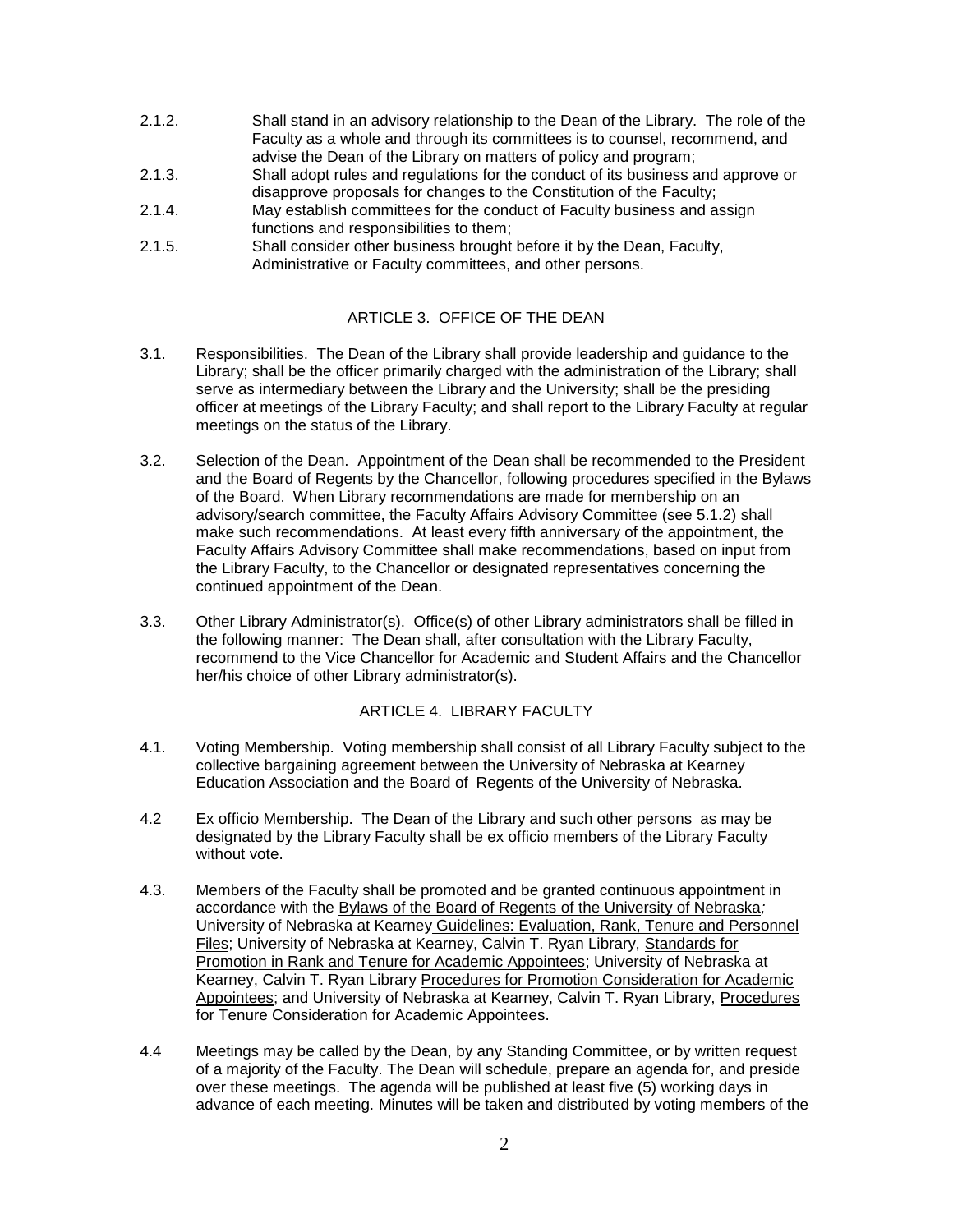Library Faculty in alphabetical rotation. No person will serve as an officer who has not received a review for a full review period. Each recorder will serve for one (1) fiscal year.

## ARTICLE 5. STANDING COMMITTEES

- 5.1. Standing committees shall include the following:
- 5.1.2. Faculty Affairs Advisory Committee

| 5.1.2.1  | The Faculty Affairs Advisory Committee stands in an advisory              |
|----------|---------------------------------------------------------------------------|
|          | relationship to the Dean of the Library. The role of the Committee is to  |
|          | counsel, recommend and advise the Dean on matters of importance or        |
|          | concern to the Library Faculty as a faculty. The Committee will provide a |
|          | forum for open discussion by all members of the Faculty, each of whom     |
|          | may participate freely without regard to academic rank.                   |
| 5.1.2.2  | Membership of the Faculty Affairs Advisory Committee shall consist of all |
|          | Library Faculty subject to the collective bargaining agreement between    |
|          | the University of Nebraska at Kearney Education Association and the       |
|          | Board of Regents of the University of Nebraska.                           |
| 5.1.2.3  | Officers. Chair and Secretary. Each officer will serve for one UNK fiscal |
|          | year, to be succeeded by the next member in alphabetical rotation. The    |
|          | Secretary will be the Library Faculty member following the Chair in       |
|          | alphabetical order, and will succeed the Chair.                           |
| 5.1.3.   | <b>Promotion Committee</b>                                                |
| 5.1.3.1. | The purpose of the Promotion Committee is to consider and make            |
|          | recommendations to the Dean on applications for promotion by tenured      |
|          | or tenure-track members of the Library Faculty.                           |
| 5.1.3.2. | Membership and officers of the Promotion Committee shall be as            |
|          | specified in University of Nebraska at Kearney, Calvin T. Ryan Library,   |
|          | Procedures for Promotion Consideration for Academic Appointees.           |
| 5.1.4.   | <b>Tenure Committee</b>                                                   |
| 5.1.4.1  | The purpose of the Tenure Committee is to consider and make               |
|          | recommendations to the Dean on applications for continuous                |
|          | appointment by tenure-track members of the Library Faculty                |
| 5.1.4.2  | Membership and officers of the Tenure Committee shall be as specified     |
|          | in University of Nebraska at Kearney, Calvin T. Ryan Library, Procedures  |
|          | for Tenure Consideration for Academic Appointees.                         |

### ARTICLE 6. AMENDMENTS

- 6.1. An amendment to this Constitution may be introduced by a member or by a committee of the Faculty by submitting the suggested amendment in writing to the Dean of the Library. A copy of the proposed amendment shall accompany the agenda for the next meeting of the Library Faculty.
- 6.2. Approval of the amendment requires a two-thirds (2/3) majority of the Library Faculty.
- 6.3. Unless a specific date is stipulated, amendments to this Constitution shall become effective immediately upon approval of the Library Faculty, the Dean of the Library, the Senior Vice Chancellor for Academic and Student Affairs, the Chancellor of the University of Nebraska at Kearney, and the Board of Regents of the University of Nebraska.